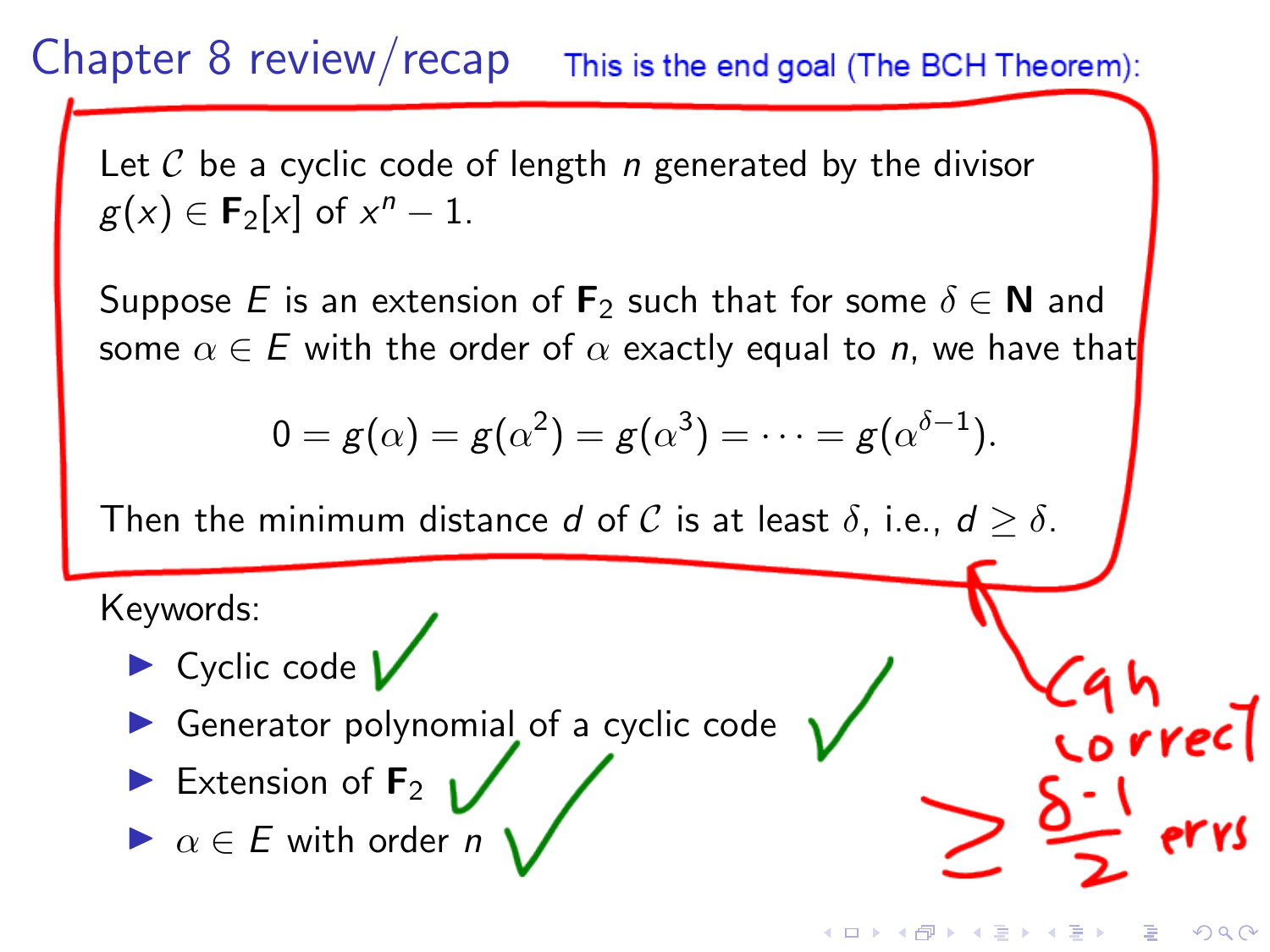## Cyclic codes and generator polynomials

Concrete examples: **Sect 8.2** 

**KORKAR KERKER SAGA** 

A cyclic code of length  $n$  is a binary linear code of length  $n$ (subspace of  $F_2^n$ ) that is closed under cyclic permutations of coordinates. More to the point, if we write elements of  $\mathsf{F}_{2}^{n}$  as polynomials in  $\overline{R} = \mathsf{F}_2[x]/(x^n-1)$ , we have:

**Fact:** A cyclic code  $C$  is precisely an ideal of  $R$ .

Because  $\mathbf{F}_2[x]$  is a principal ideal domain, so is  $\overline{R}$ , and in fact, every ideal C of  $\overline{R}$  is generated by some **generator polynomial**  $g(x)$  that divides  $x^n - 1$ .

Moreover, if  $g(x)$  is the generator polynomial of  $C$ , then  $\dim \mathcal{C} = n - \deg g(x)$ .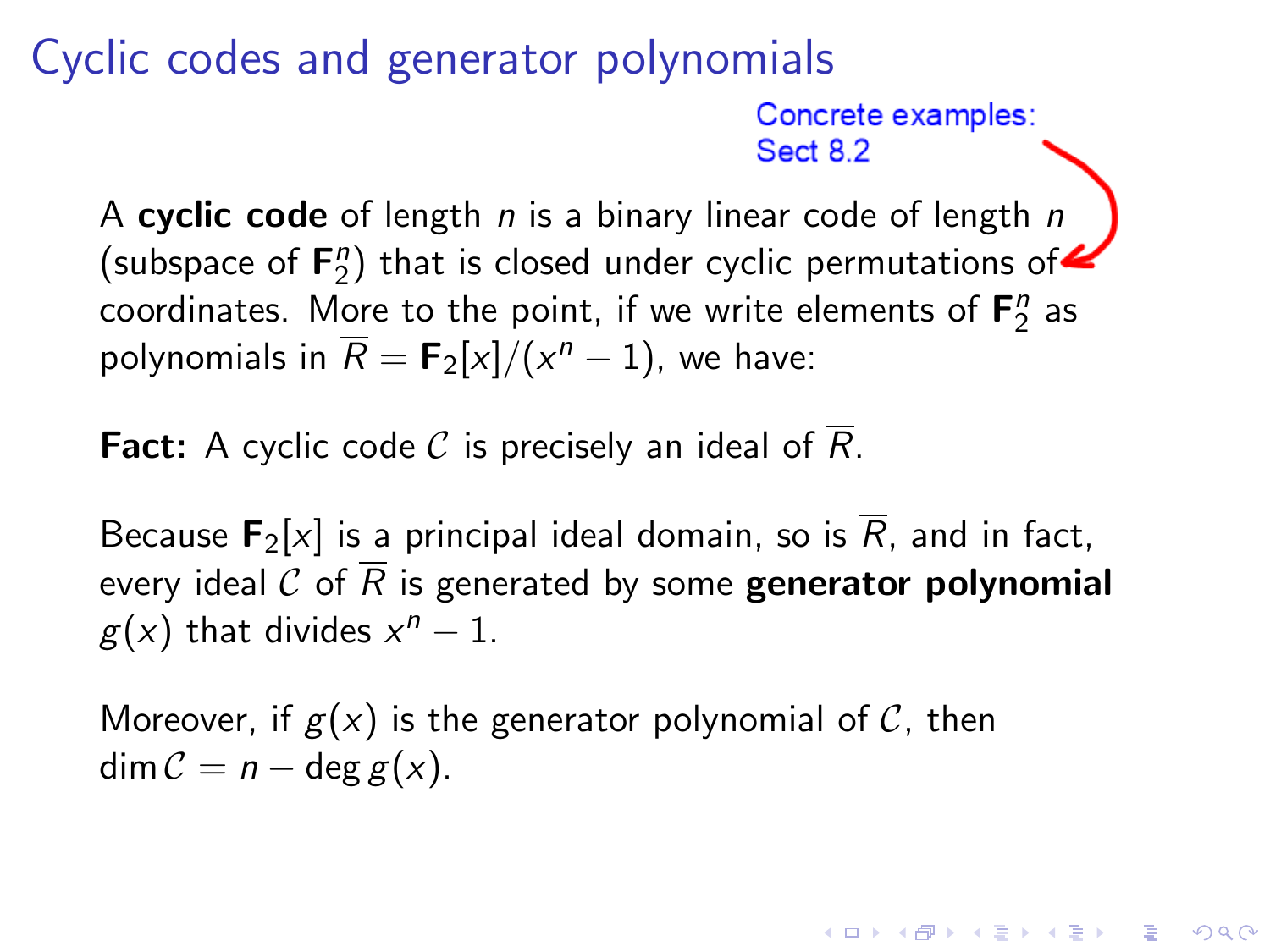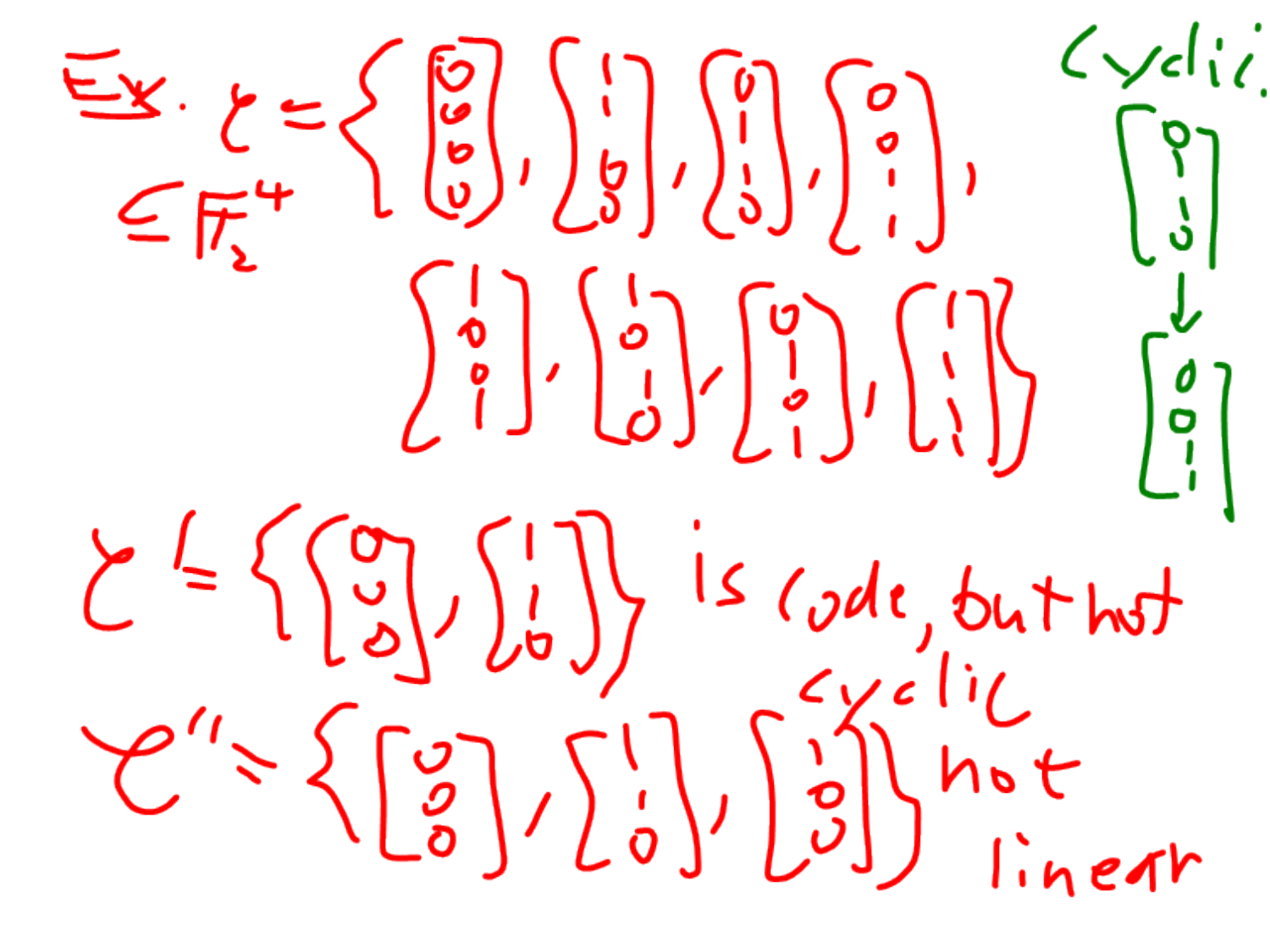Polynom  $not'n$ :  $f(-1)$   $(x)$  $\zeta = \begin{cases} 0, & |+x, x+x^2, z^2+x^3, & |x^3| \ x^3, & |x^4| \ x^4, & |+x^3, x^3+2x^2+2x^3, & |x^4| \ x^5, & |+x^2, x^2+2x^3+2x^3 \end{cases}$  $\zeta \in \mathbb{F}_{2}(x)/(\chi^{2}L_{1})=\overline{K}$  $E$  is an ideal of  $\overline{R}$ contains 0, closed under addition, and closed under polynomial multiplication

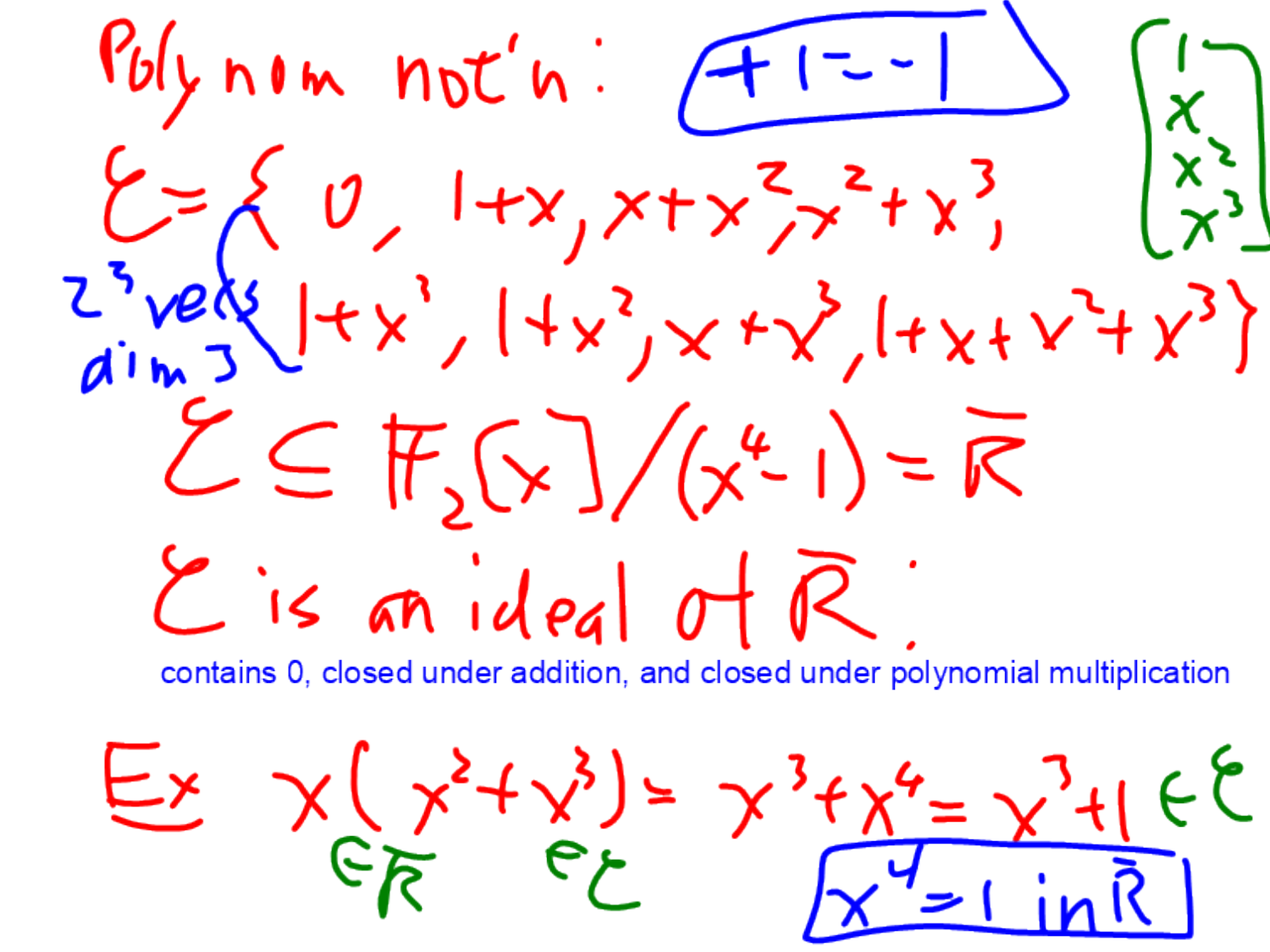To say  $Z$  closed under R-mult! If rER, CEC<br>Then rc EC Above:  $r = x$  $c = x^2 + x^3$  $r = 1 + x + x^2$   $c = 1 + x^2$  $VC = \chi^{4} + y^{3} + x + 1$ <br>=  $\sqrt{+x^{3} + x + 1}$ <br>=  $\sqrt{+x^{3} + x + 1}$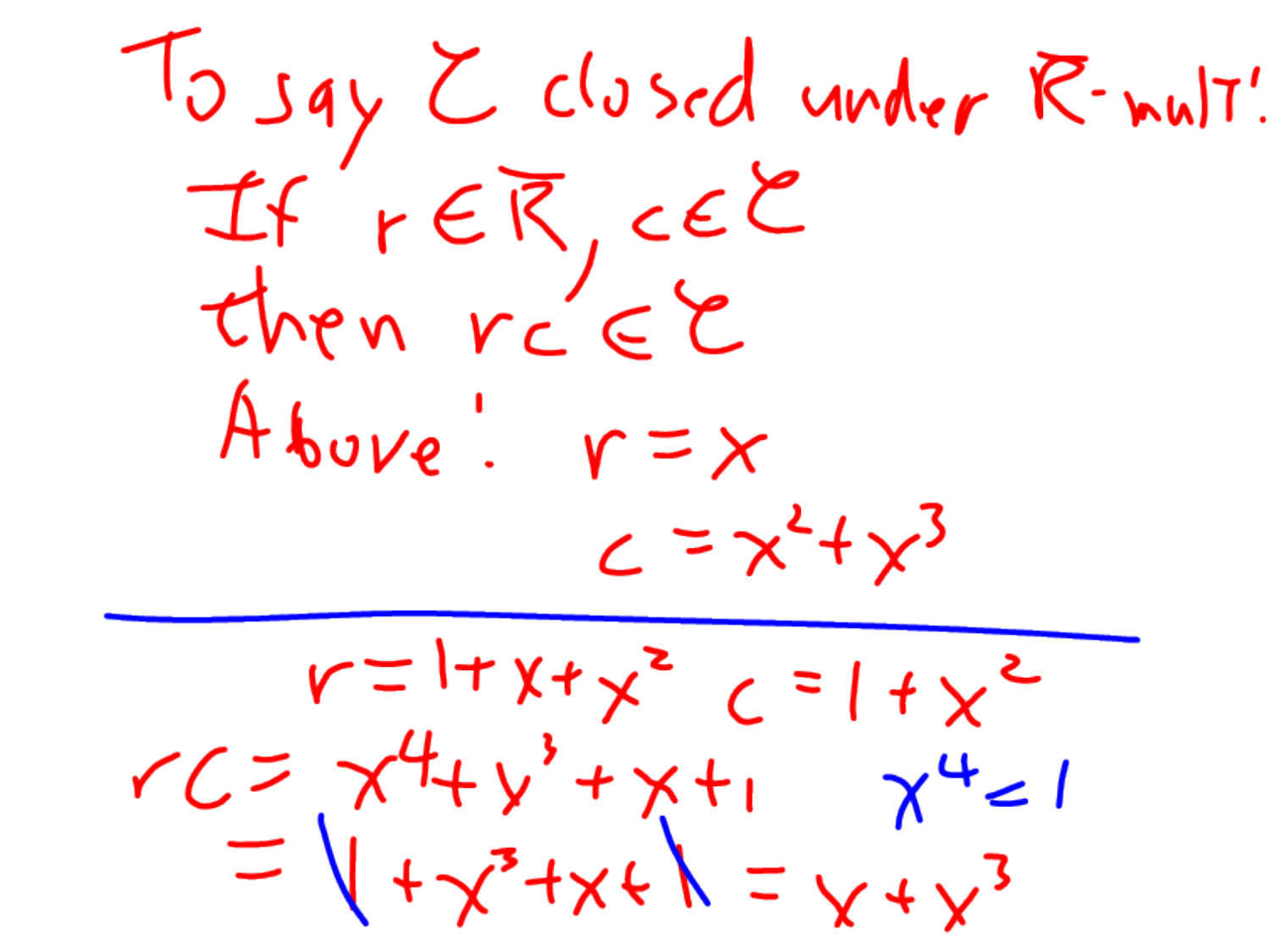Canchect  $\zeta = (1 + x)$  $=$  principal ideal generated by 1+x

 $=$  set of all polynomial multiples of 1+x

 $E y \times 1 = (x^2 + 1)(x + 1)$  $n=4$  deg  $5=1$ <br>din  $2=4-1=3$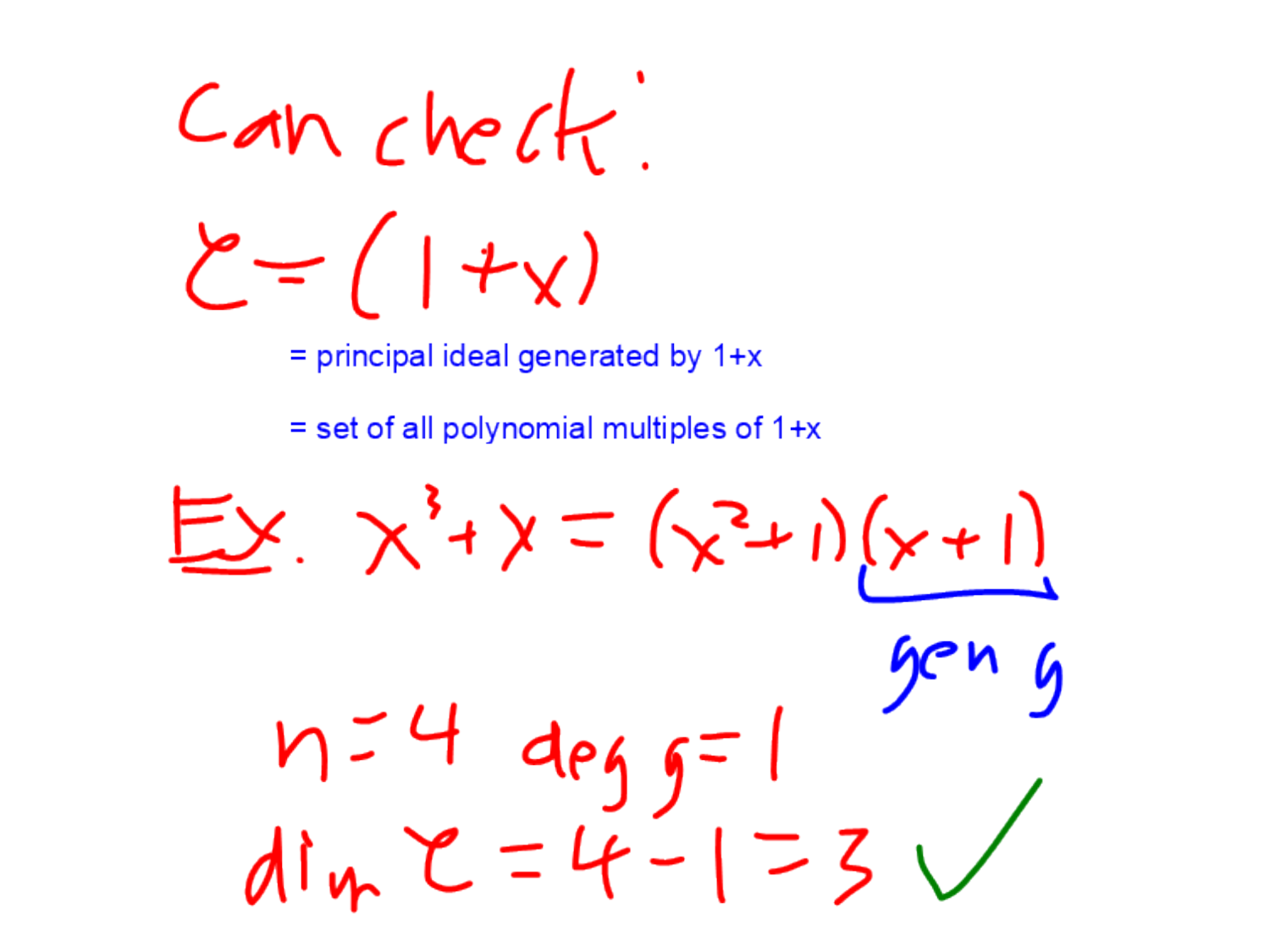Extensions of  $\mathbf{F}_2$  and orders of elements

#### (aka extension field)

An extension of  $\mathbf{F}_2$  is some  $E = \mathbf{F}_2[x]/(m(x))$  for some irreducible  $\pmb{m}(x)\in\mathsf{F}_2[x]$ . If deg  $m(x)=e,$  then  $|E|=2^e,$  and elements of  $E$ are polynomials in  $\alpha$  of degree  $< e$ , with  $m(\alpha) = 0$ . So we can compute in  $E$  by reduction:  $\alpha^e =$  (stuff of degree  $< e$ ).

 $T = (b(x))$ 

 $2c(17.5$ From the Five Facts for Finite Fields: For  $q=2^e$ , every field of order q has a **primitive element** of (multiplicative) order  $q - 1$ .  $\bar{A}$ he orders of all other elements of  $E^\times$  (the multiplicative group of E must divide  $q - 1$ ; in particular, if k divides  $q - 1$  and  $\beta$  is a primitive element, then the order of  $\beta^k$  is  $\frac{q-1}{k}$ .  $Ex^{\prime}$ m(x) =  $x^3+x+1$  $\frac{1}{2}[\sqrt{x}](\mu(x)) = \frac{1}{2}[\sqrt{x}]$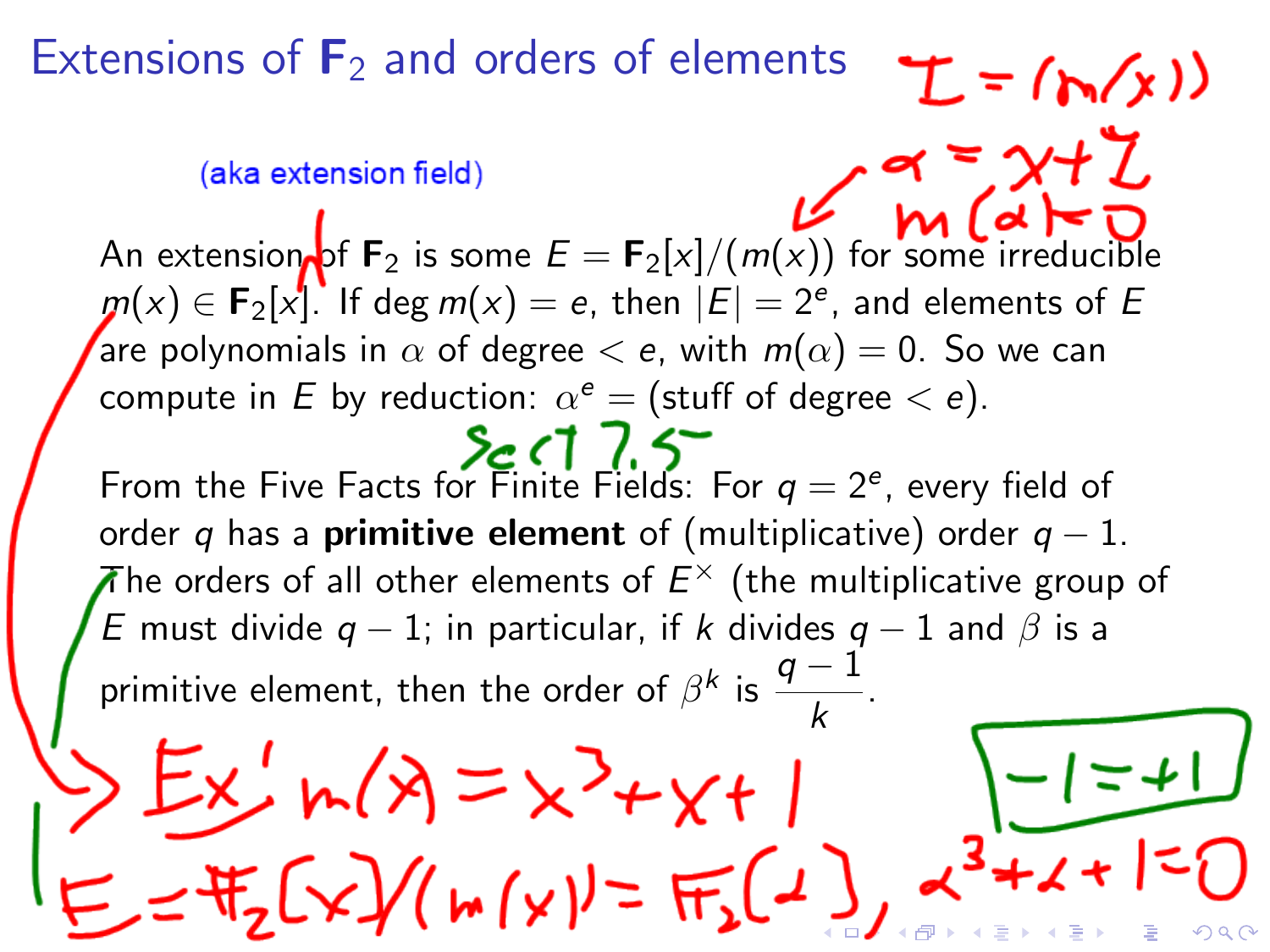$\int ln E$ : Elts=poly in a Aeg  $\leq$  2  $Kc \wedge_{N} t^{1} \circ n^{1} \prec^{3} = d+1 \text{ [See(h,7)]}$ <br> $e^{-3}$ ,  $q = 2^{3} = 8$  (Multiplicative) order of alpha in alpha $\gamma$ n = 1.  $E - F_s(\alpha)$   $\alpha$   $\alpha$   $\beta$   $\alpha$   $\beta$  $9=8,9=1=7$  disprim  $Twrs \cdot ut'_{\alpha}z=1_{\alpha}r+1(n<7)$  $x^3 = x + 1$   $x^4 = 2^2 + 2^4$   $x^5 = x^3 - 2^2 + 24$ <br>  $x^6 = x^3 + 2^2 + 2 = 4 + 1 + 2^4$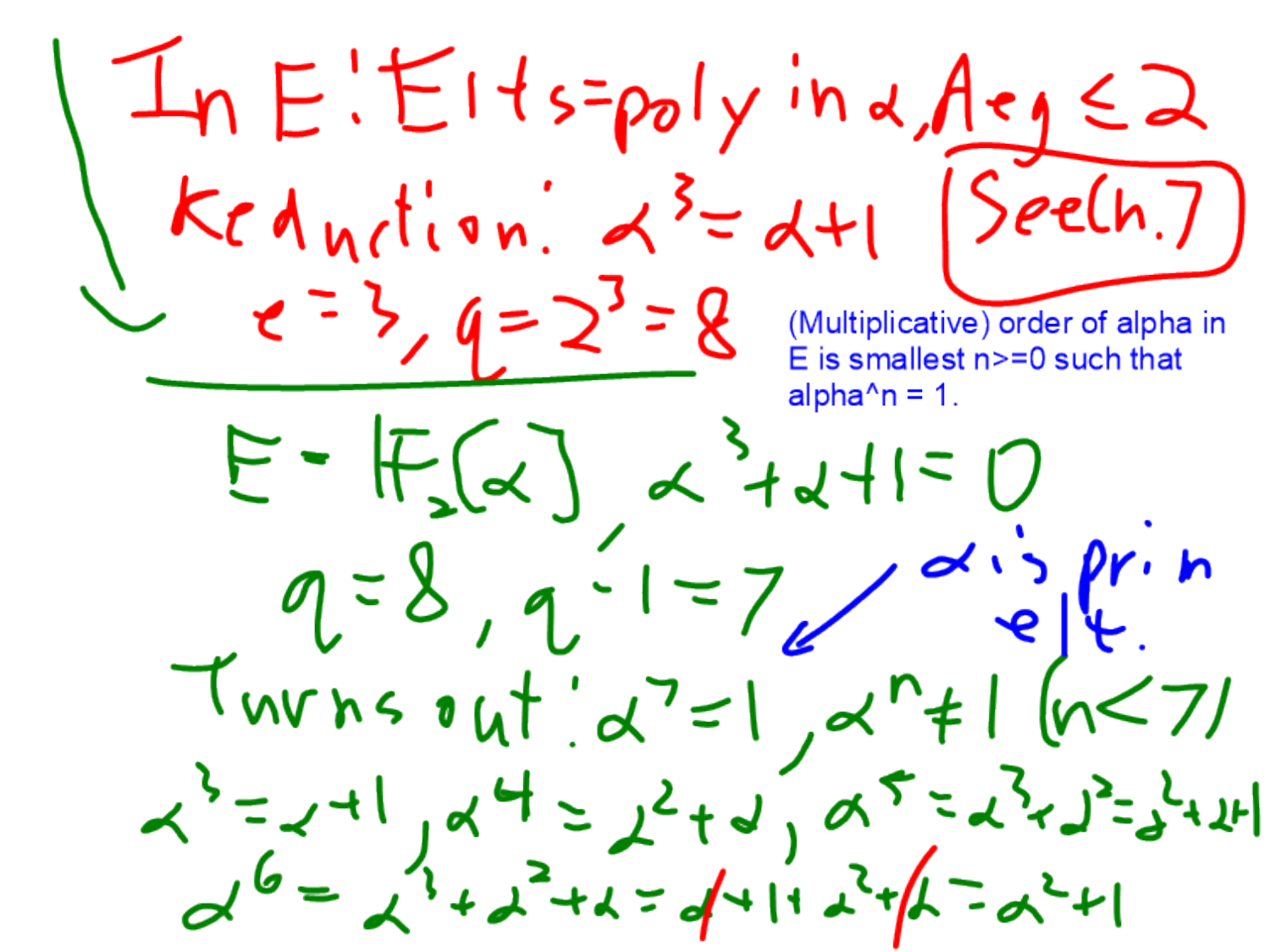# Minimal polynomials

 $or$   $b(x)$ 

So we need to find E,  $\alpha$  of order n in E, and  $g(x) \in F_2[x]$  such that  $g(\alpha^k)=0$  for as many consecutive  $k$  as possible (error correction) while keeping deg  $g$  as low as possible (higher dimension of code).

**Key fact:** If  $g(\beta) = 0$  then  $g(\beta^2) = 0$ , which means that zeros of a given polynomial come in squaring orbits, or Frobenius orbits. Specifically, for an element  $\alpha$  of order n, we can compute the Frobenius orbits of  $\alpha^i$  by repeated squaring mod  $\alpha^n=1$  to get the minimal polynomial of  $\alpha^i$  over F<sub>2</sub>.  $S(\omega)e$  ord $(\lambda)=3$ Example:

 $(a^{33})$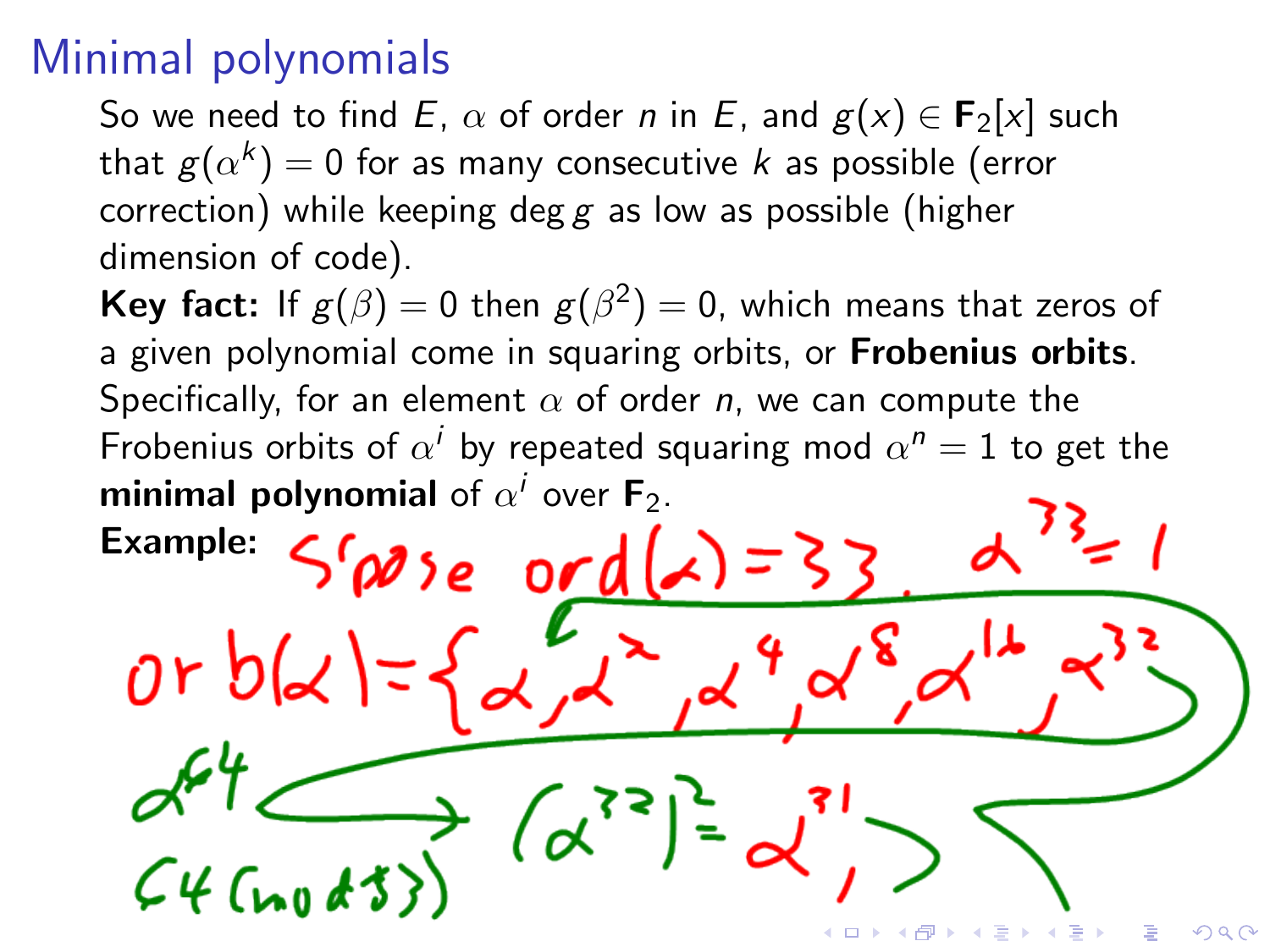$\alpha^{62}$   $\longleftrightarrow \alpha^{21}$ ,  $\alpha^{25}$ ,  $\alpha^{17}$ <br> $\longleftrightarrow (\text{mod }33)$  $a^{34}$ Abbrev: [1,2,4,8,16,32,31 Really: doubling mod 33  $25,5,17$  $50$  snallest  $g$  st.  $g$ kl= $0$ is: j  $G(x) = (x - x)(x - x^2)(x - x^4)(x - x^3)$ <br> $(x - x^1)(x - x^3)(x - x^3)(x - x^3)$  $(x - \alpha^{25})(x - \alpha^{17})$   $\sqrt{(100 - 10)}$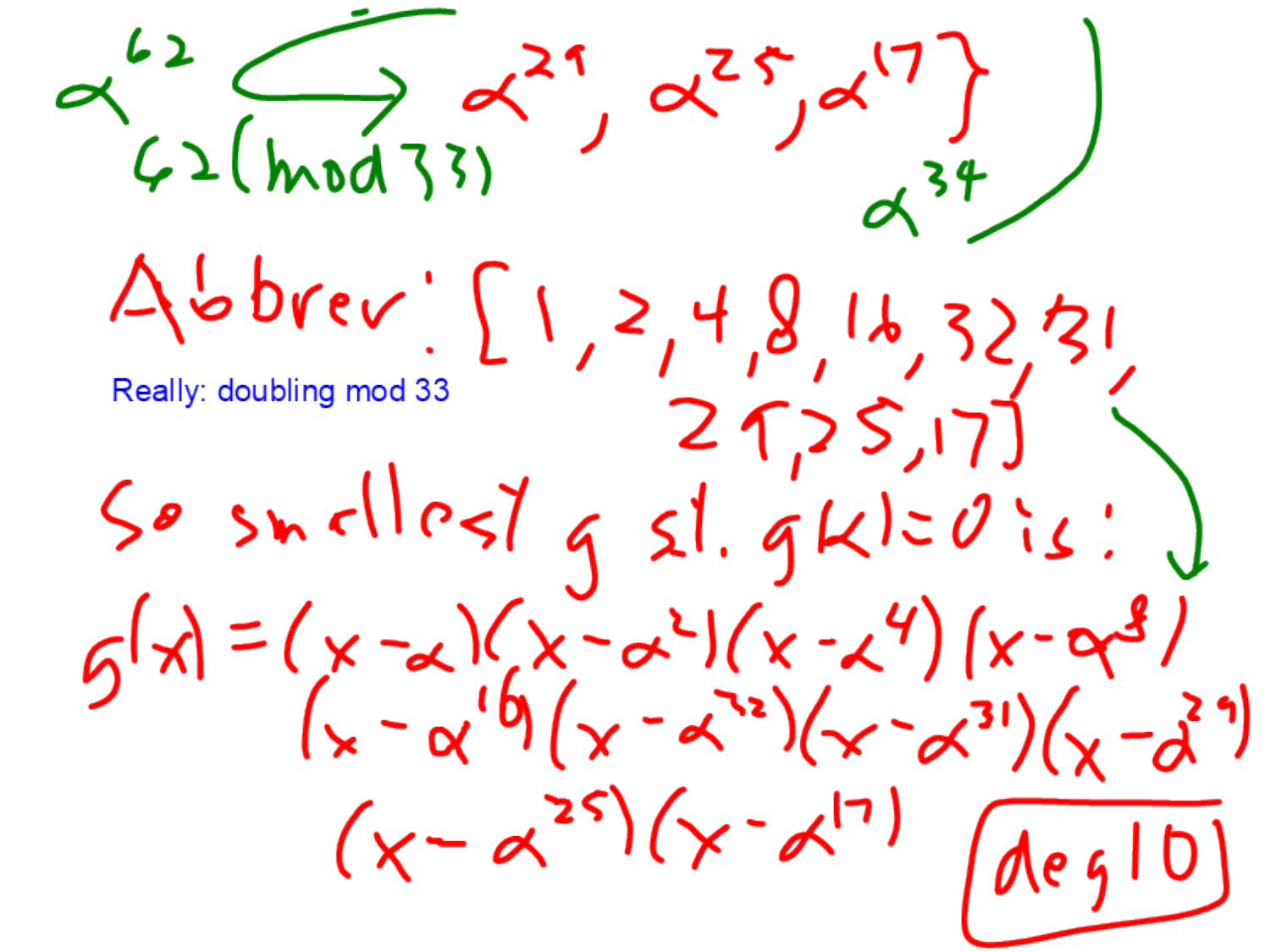# The BCH Algorithm

- 1. Choose an extension E of  $\mathbf{F}_2$ ,  $|E| = 2^e$ .
- 2. Choose  $\alpha \in E$  of order *n*. Code will have length *n*.
- 3. Choose a designed distance  $\delta \in \mathbb{N}$ . Le., you pick how much error-correction you want.
- 4. Let  $g(x) = \text{lcm}(m_1(x), \ldots, m_{\delta-1}(x))$ , i.e., remove repetitions of minimal polynomials and take the resulting product.

Let C be the cyclic code of length n generated by  $g(x)$ . Then  $\left(\prod_{\omega\in\Omega}g(\omega)\right)$ 

- length of  $C$  is n.
- $\blacktriangleright$  dim  $C = n \deg g(x)$ .
- ► Minimum distance  $d \geq \delta$ . (So guaranteed distance is at least  $\delta$ , and is sometimes better.)

**KORKARYKERKER POLO**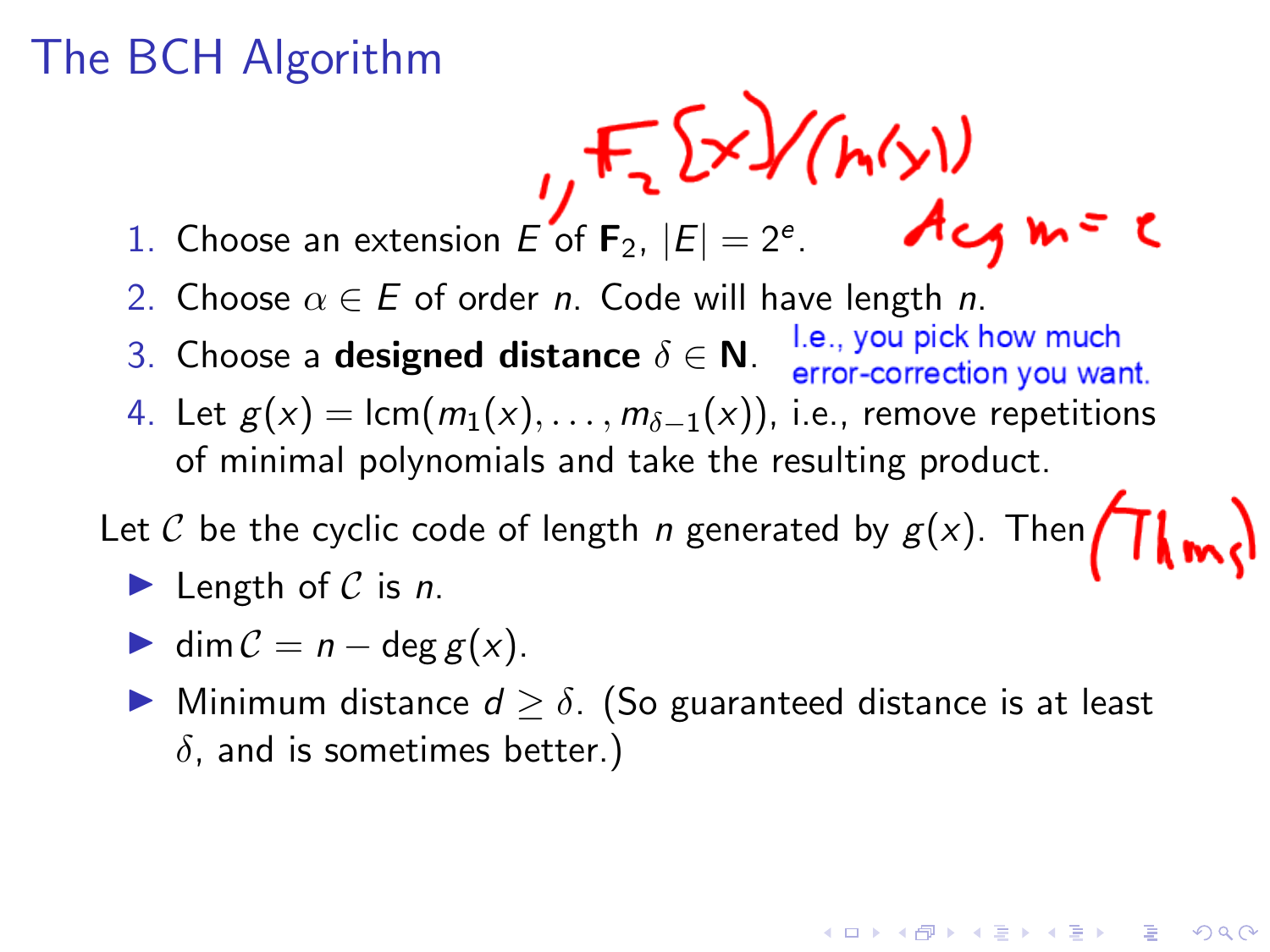Example

### $E = \mathbf{F}_{32}$ ,  $\alpha$  primitive element of E,  $\delta = 5, 7$ .

KOKK@KKEKKEK E 1990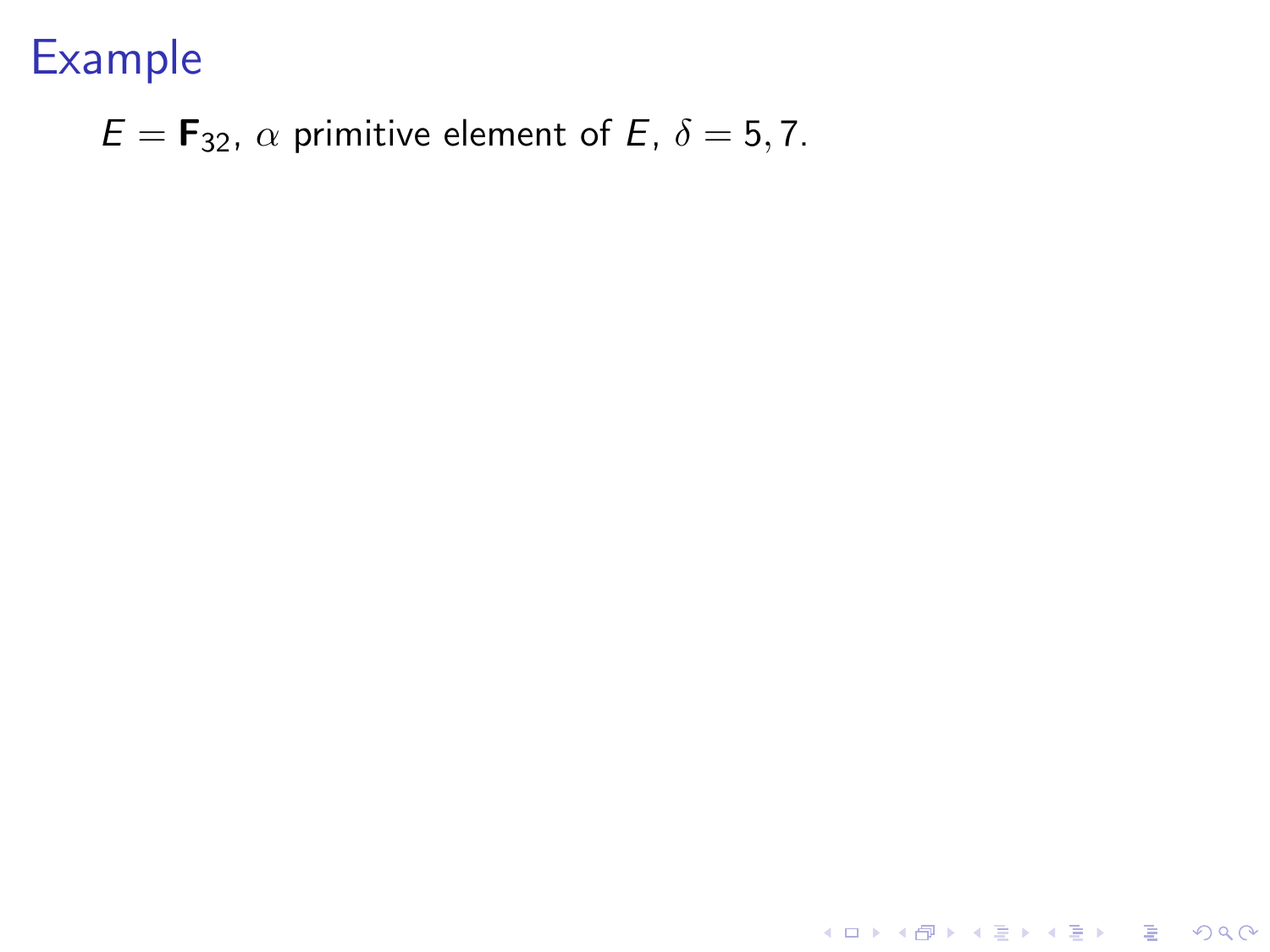$1024 = 2^{10}$   $e = 10$ Example  $\mathcal{E} = \mathsf{F}_{1024}, \ \beta$  primitive element of  $\mathcal{E}, \ \alpha = \beta^{31}, \ \delta = 5, 7, 9.$  $0rd(\beta)=1023$  $\alpha = \beta^{31}$  ord  $\alpha = \frac{1523}{31} = 33$  $\begin{array}{l} 0rb(1)=\begin{bmatrix}1,2,4,8,6,52,3\\70+b(4)\end{bmatrix}\\ =0rb(3)=\begin{bmatrix}3,b,12,24,15,30,27,\\ 21,9,18\end{bmatrix}\end{array}$